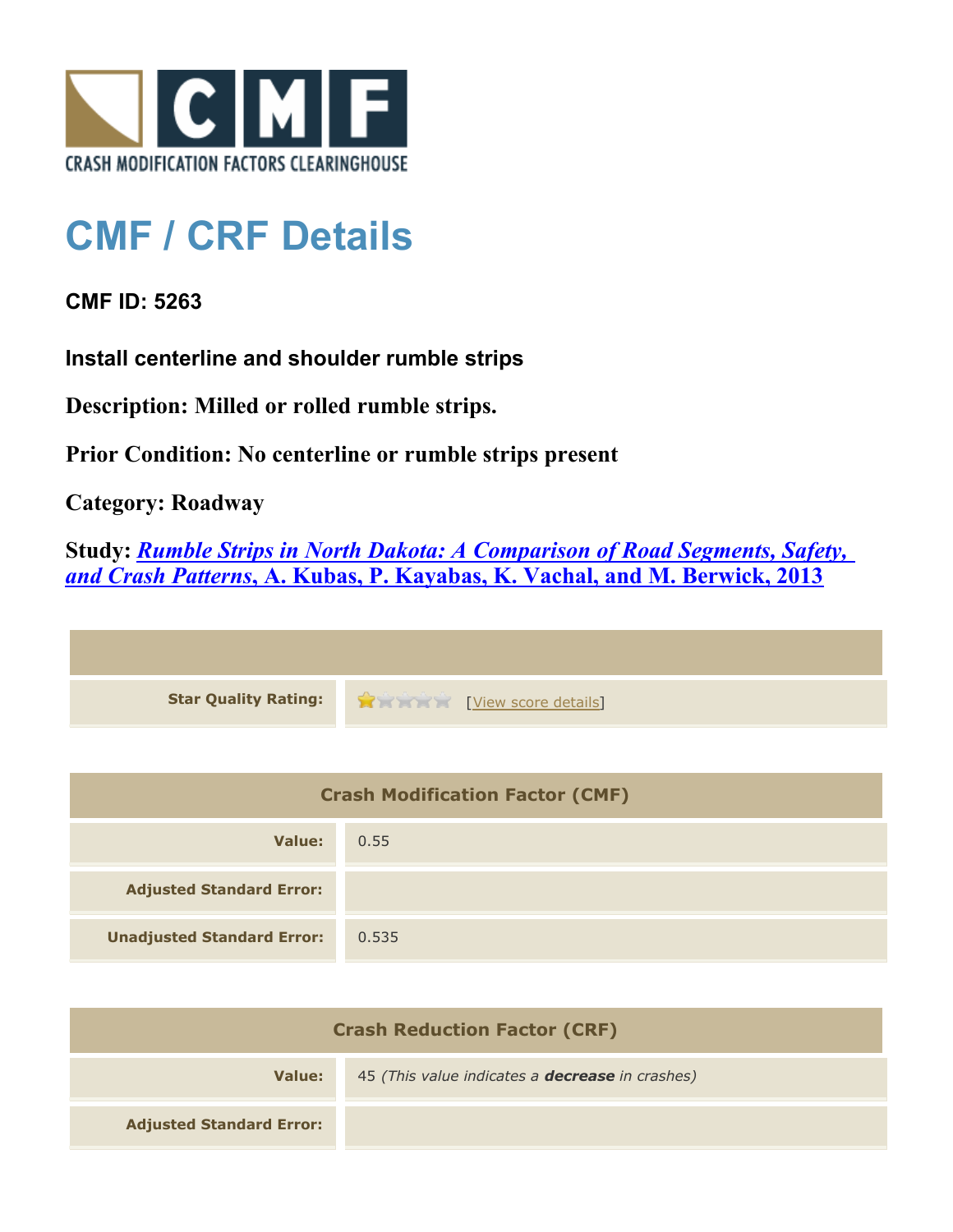| <b>Applicability</b>       |                |
|----------------------------|----------------|
| <b>Crash Type:</b>         | All            |
| <b>Crash Severity:</b>     | K (fatal)      |
| <b>Roadway Types:</b>      | Not specified  |
| <b>Number of Lanes:</b>    | $\overline{2}$ |
| <b>Road Division Type:</b> | Undivided      |
| <b>Speed Limit:</b>        |                |
| <b>Area Type:</b>          | Rural          |
| <b>Traffic Volume:</b>     |                |
| <b>Time of Day:</b>        | All            |

## *If countermeasure is intersection-based*

| <b>Intersection Type:</b>         |  |
|-----------------------------------|--|
| <b>Intersection Geometry:</b>     |  |
| <b>Traffic Control:</b>           |  |
| <b>Major Road Traffic Volume:</b> |  |
| <b>Minor Road Traffic Volume:</b> |  |

| <b>Development Details</b>      |                |
|---------------------------------|----------------|
| <b>Date Range of Data Used:</b> | 2007 to 2011   |
| <b>Municipality:</b>            |                |
| State:                          | N <sub>D</sub> |